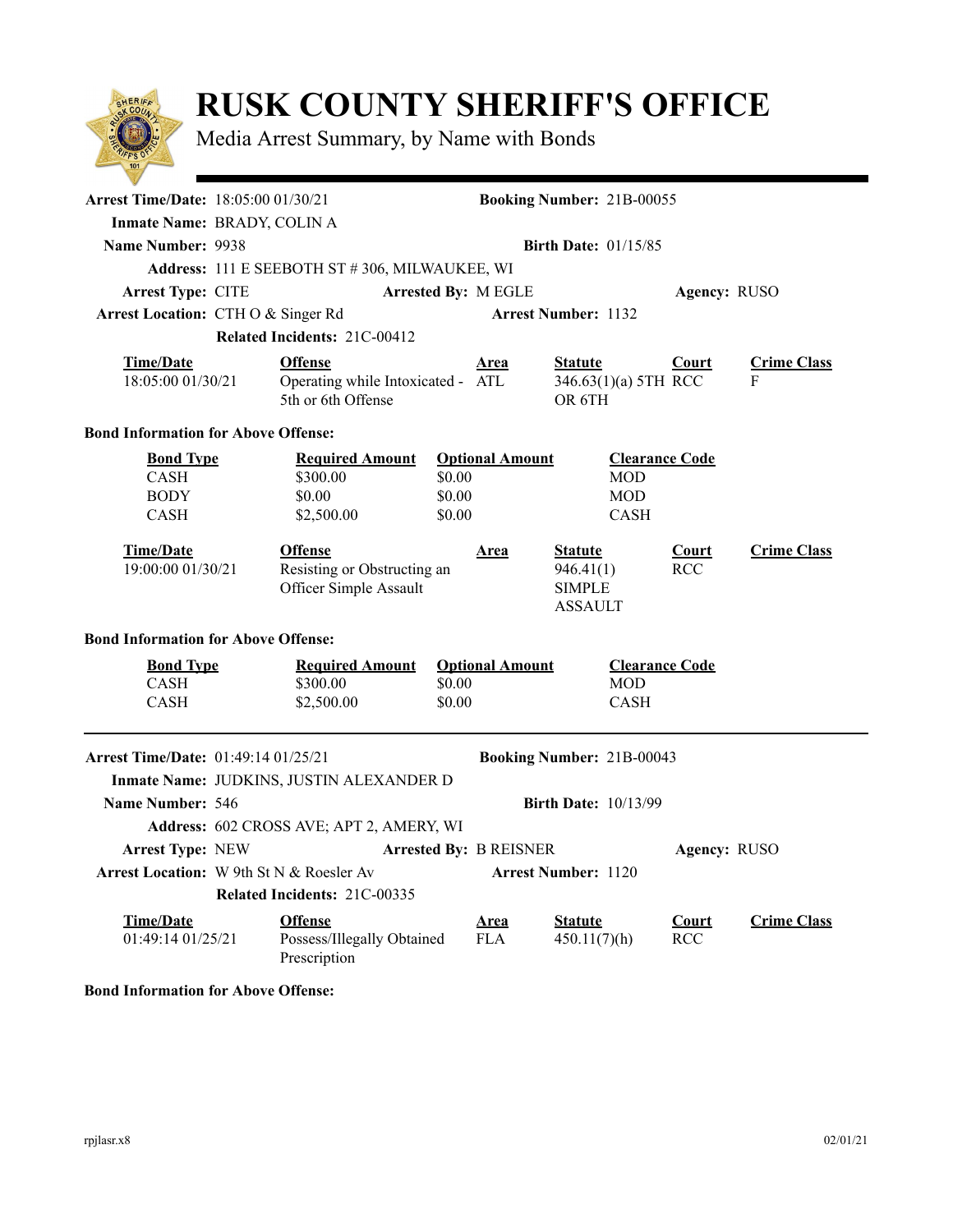| <b>Bond Type</b><br><b>CASH</b>            | <b>Required Amount</b><br>\$250.00                | <b>Optional Amount</b><br>\$0.00 | <b>CASH</b>                                      | <b>Clearance Code</b>      |                         |  |  |
|--------------------------------------------|---------------------------------------------------|----------------------------------|--------------------------------------------------|----------------------------|-------------------------|--|--|
| <b>Arrest Time/Date:</b> 12:05:18 01/25/21 |                                                   |                                  | <b>Booking Number: 21B-00045</b>                 |                            |                         |  |  |
| Inmate Name: KRUEGER, DALTON J             |                                                   |                                  |                                                  |                            |                         |  |  |
| Name Number: 1164                          |                                                   |                                  | <b>Birth Date: 02/27/93</b>                      |                            |                         |  |  |
|                                            | Address: 303 W Pine Av, BRUCE, WI                 |                                  |                                                  |                            |                         |  |  |
| <b>Arrest Type: PO</b>                     |                                                   | <b>Arrested By: Z NEAL</b>       |                                                  |                            | Agency: RUSO            |  |  |
| Arrest Location: N2795 CTH E; LOT 105      |                                                   |                                  | <b>Arrest Number: 1122</b>                       |                            |                         |  |  |
|                                            | Related Incidents: 21C-00337                      |                                  |                                                  |                            |                         |  |  |
| <b>Time/Date</b><br>12:05:18 01/25/21      | <b>Offense</b><br>PROBATION HOLD                  | <u>Area</u><br><b>THO</b>        | <b>Statute</b><br>973.10                         | <b>Court</b><br><b>OTH</b> | <b>Crime Class</b><br>F |  |  |
| <b>Arrest Time/Date:</b> 02:00:22 02/01/21 |                                                   |                                  | <b>Booking Number: 21B-00056</b>                 |                            |                         |  |  |
| Inmate Name: MAKINIA, PACKER J W           |                                                   |                                  |                                                  |                            |                         |  |  |
| Name Number: 5610                          |                                                   |                                  | <b>Birth Date: 11/11/96</b>                      |                            |                         |  |  |
|                                            | Address: 814 LAKE AVE, LADYSMITH, WI              |                                  |                                                  |                            |                         |  |  |
| <b>Arrest Type: NEW</b>                    |                                                   | <b>Arrested By: R STOLL</b>      |                                                  | Agency: LPD                |                         |  |  |
| <b>Arrest Location: 1001 E 10TH ST S</b>   |                                                   |                                  | <b>Arrest Number: 1133</b>                       |                            |                         |  |  |
|                                            | <b>Related Incidents:</b>                         |                                  |                                                  |                            |                         |  |  |
| <b>Time/Date</b><br>01:42:00 02/01/21      | <b>Offense</b><br>Disorderly Conduct              | <b>Area</b><br><b>LAD</b>        | <b>Statute</b><br>947.01(1)<br><b>DISORDERLY</b> | Court                      | <b>Crime Class</b><br>M |  |  |
| <b>Bond Information for Above Offense:</b> |                                                   |                                  |                                                  |                            |                         |  |  |
| <b>Bond Type</b><br><b>CASH</b>            | <b>Required Amount</b><br>\$150.00                | <b>Optional Amount</b><br>\$0.00 | <b>CASH</b>                                      | <b>Clearance Code</b>      |                         |  |  |
| <b>Time/Date</b><br>01:42:00 02/01/21      | <b>Offense</b><br>Criminal Damage to Property LAD | <u>Area</u>                      | <b>Statute</b><br>943.01(1)                      | Court<br><b>LMC</b>        | <b>Crime Class</b><br>M |  |  |
| <b>Bond Information for Above Offense:</b> |                                                   |                                  |                                                  |                            |                         |  |  |
| <b>Bond Type</b><br>CASH                   | <b>Required Amount</b><br>\$200.00                | <b>Optional Amount</b><br>\$0.00 | <b>CASH</b>                                      | <b>Clearance Code</b>      |                         |  |  |
| <b>Arrest Time/Date:</b> 16:44:07 01/25/21 |                                                   |                                  | <b>Booking Number: 21B-00047</b>                 |                            |                         |  |  |
|                                            | Inmate Name: MCCLAIN, CHRISTOPHER M               |                                  |                                                  |                            |                         |  |  |
| Name Number: 5326                          |                                                   |                                  | <b>Birth Date: 01/31/86</b>                      |                            |                         |  |  |
|                                            | Address: W10383 HWY 8, LADYSMITH, WI              |                                  |                                                  |                            |                         |  |  |
| <b>Arrest Type: NEW</b>                    |                                                   | <b>Arrested By: B REISNER</b>    |                                                  | Agency: RUSO               |                         |  |  |
| Arrest Location: W10383 HWY 8              |                                                   |                                  | <b>Arrest Number: 1124</b>                       |                            |                         |  |  |
|                                            | Related Incidents: 21C-00343                      |                                  |                                                  |                            |                         |  |  |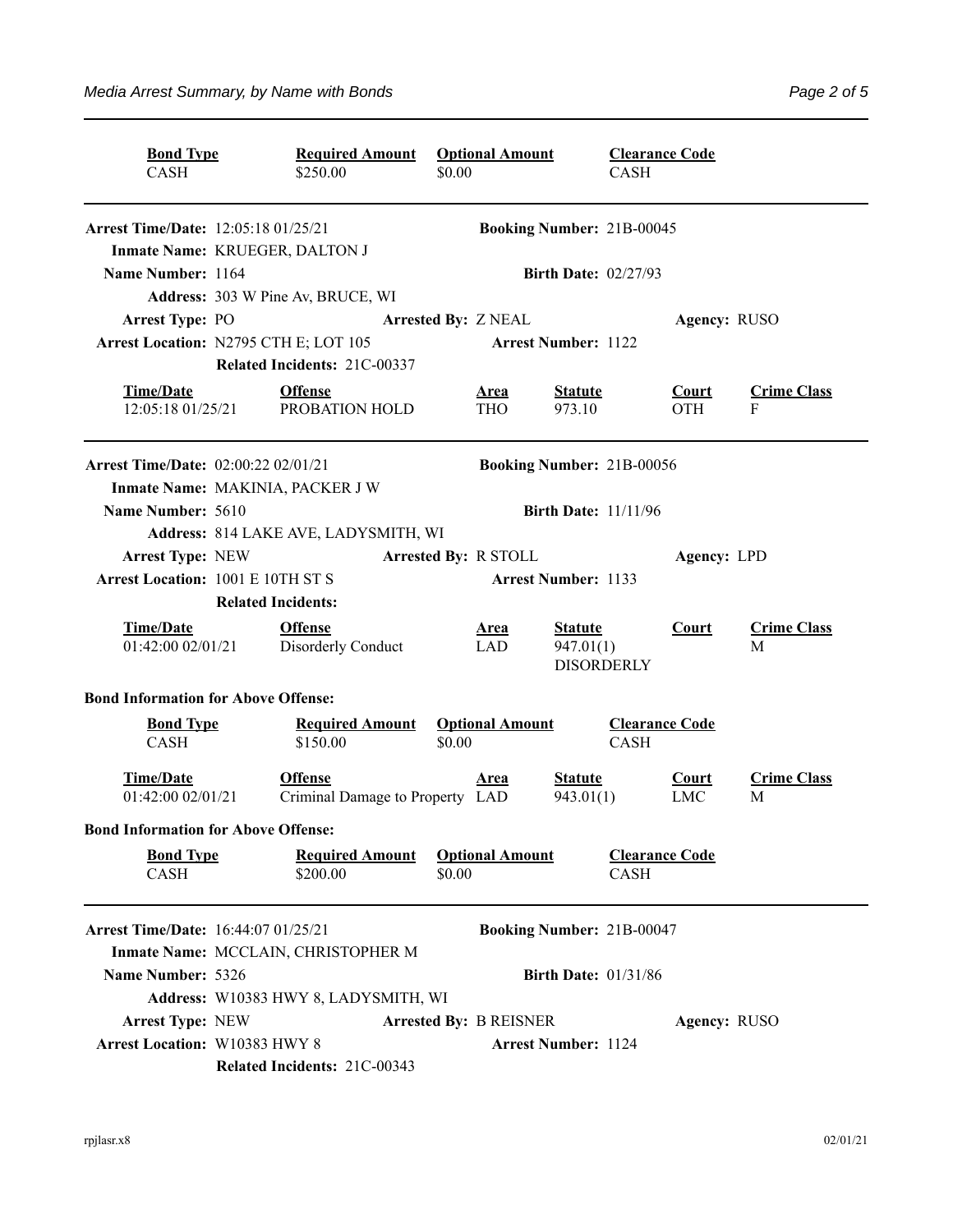| <b>Time/Date</b><br>16:44:07 01/25/21                                   | <b>Offense</b><br>Bail Jumping-Misdemeanor                     | <b>Area</b><br><b>THO</b>                  | <b>Statute</b><br>946.49(1)(a)       | <b>Court</b><br><b>RCC</b> | <b>Crime Class</b><br>M |  |  |  |
|-------------------------------------------------------------------------|----------------------------------------------------------------|--------------------------------------------|--------------------------------------|----------------------------|-------------------------|--|--|--|
| <b>Bond Information for Above Offense:</b>                              |                                                                |                                            |                                      |                            |                         |  |  |  |
| <b>Bond Type</b><br>CASH<br><b>CASH</b>                                 | <b>Required Amount</b><br>\$2,150.00<br>\$250.00               | <b>Optional Amount</b><br>\$0.00<br>\$0.00 | <b>MOD</b><br><b>CASH</b>            | <b>Clearance Code</b>      |                         |  |  |  |
| <b>Time/Date</b><br>16:44:07 01/25/21                                   | <b>Offense</b><br>Resisting or Obstructing an<br>Officer Other | <u>Area</u><br><b>THO</b>                  | <b>Statute</b><br>946.41(1) OTHERRCC | <b>Court</b>               | <b>Crime Class</b><br>M |  |  |  |
| <b>Bond Information for Above Offense:</b>                              |                                                                |                                            |                                      |                            |                         |  |  |  |
| <b>Bond Type</b><br><b>CASH</b><br><b>CASH</b>                          | <b>Required Amount</b><br>\$2,150.00<br>\$250.00               | <b>Optional Amount</b><br>\$0.00<br>\$0.00 | <b>MOD</b><br><b>CASH</b>            |                            | <b>Clearance Code</b>   |  |  |  |
| <b>Time/Date</b><br>16:44:07 01/25/21                                   | <b>Offense</b><br>PROBATION HOLD                               | <u>Area</u><br><b>THO</b>                  | <b>Statute</b><br>973.10             | <b>Court</b><br><b>RCC</b> | <b>Crime Class</b><br>F |  |  |  |
| Arrest Time/Date: 16:44:07 01/25/21<br><b>Booking Number: 21B-00046</b> |                                                                |                                            |                                      |                            |                         |  |  |  |
| Inmate Name: MERRILL, BREANNA J                                         |                                                                |                                            |                                      |                            |                         |  |  |  |
| Name Number: 1784<br><b>Birth Date: 10/06/95</b>                        |                                                                |                                            |                                      |                            |                         |  |  |  |
|                                                                         | Address: W10383 HWY 8, LADYSMITH, WI                           |                                            |                                      |                            |                         |  |  |  |
| <b>Arrest Type: NEW</b>                                                 |                                                                | Arrested By: M WOJCIK                      |                                      | Agency: RUSO               |                         |  |  |  |
| <b>Arrest Location: W10383 HWY 8</b>                                    | Related Incidents: 21C-00343                                   |                                            | <b>Arrest Number: 1123</b>           |                            |                         |  |  |  |
| <b>Time/Date</b><br>16:44:07 01/25/21                                   | <b>Offense</b><br>Bail Jumping-Misdemeanor                     | <u>Area</u><br><b>THO</b>                  | <b>Statute</b><br>946.49(1)(a)       | Court<br><b>RCC</b>        | <b>Crime Class</b><br>M |  |  |  |
| <b>Bond Information for Above Offense:</b>                              |                                                                |                                            |                                      |                            |                         |  |  |  |
| <b>Bond Type</b><br><b>BODY</b><br><b>SIG</b>                           | <b>Required Amount</b><br>\$0.00<br>\$2,500.00                 | <b>Optional Amount</b><br>\$0.00<br>\$0.00 | <b>SIGN</b><br><b>SIGN</b>           | <b>Clearance Code</b>      |                         |  |  |  |
| <b>Time/Date</b><br>16:44:07 01/25/21                                   | <b>Offense</b><br>Bail Jumping-Felony                          | <u>Area</u><br><b>THO</b>                  | <b>Statute</b><br>946.49(1)(b)       | <b>Court</b><br><b>RCC</b> | <b>Crime Class</b><br>F |  |  |  |
| <b>Bond Information for Above Offense:</b>                              |                                                                |                                            |                                      |                            |                         |  |  |  |
| <b>Bond Type</b><br><b>BODY</b><br><b>SIG</b>                           | <b>Required Amount</b><br>\$0.00<br>\$2,500.00                 | <b>Optional Amount</b><br>\$0.00<br>\$0.00 | <b>SIGN</b><br><b>SIGN</b>           | <b>Clearance Code</b>      |                         |  |  |  |
| <b>Arrest Time/Date:</b> 12:05:18 01/25/21                              |                                                                |                                            | <b>Booking Number: 21B-00044</b>     |                            |                         |  |  |  |
| Inmate Name: OSTROWSKI, SHAWNA P<br>Name Number: 4016                   | <b>Birth Date: 05/08/80</b>                                    |                                            |                                      |                            |                         |  |  |  |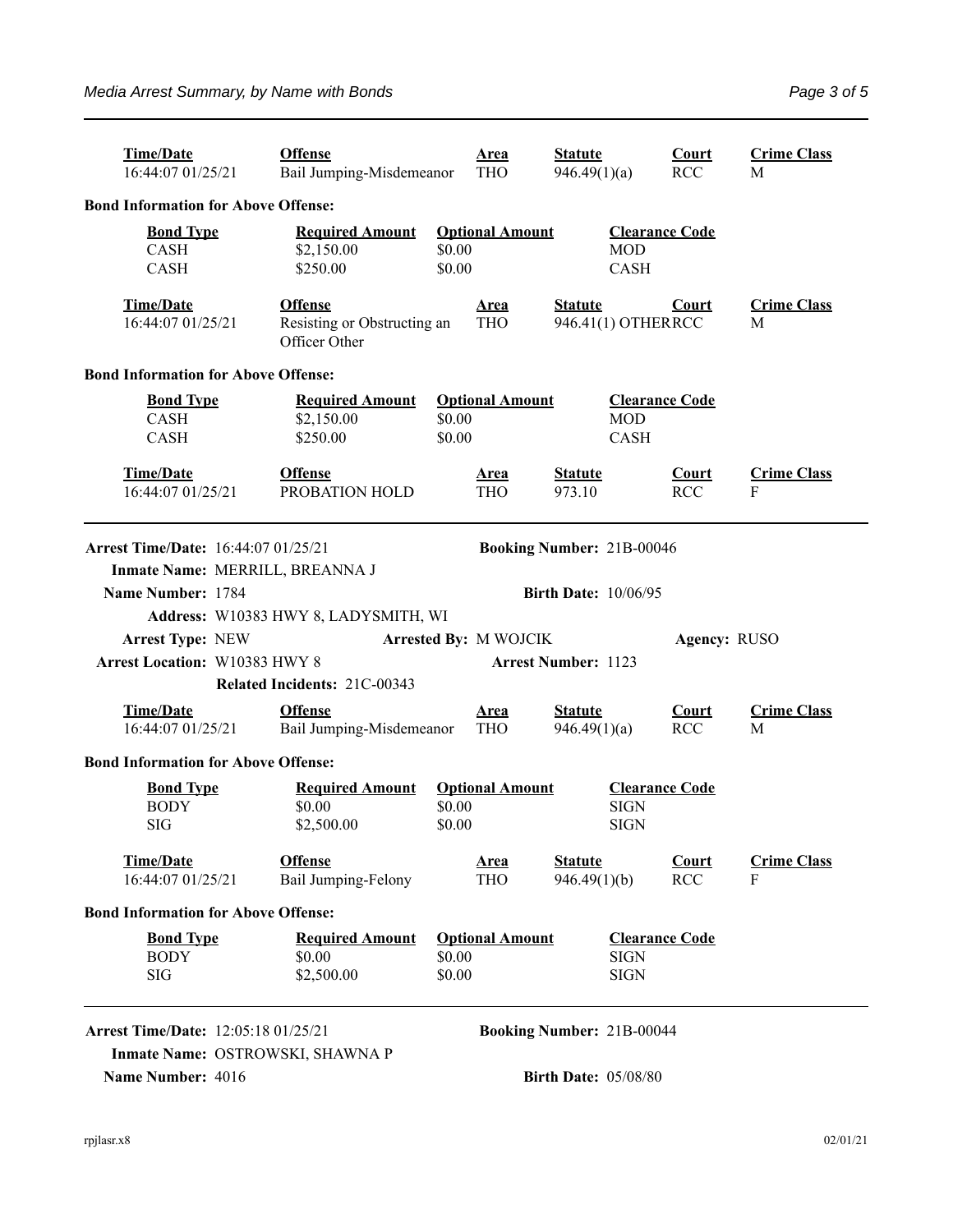| <b>Arrest Type: NEW</b>                             | Address: N2795 CTH E; LOT 105, BRUCE, WI<br><b>Arrested By: B JILEK</b><br>Arrest Location: N2795 CTH E; LOT 105<br>Related Incidents: 21C-00337 |                                                                                               |                               | <b>Arrest Number: 1121</b>  |                                        |                                                     | Agency: RUSO |                         |  |  |
|-----------------------------------------------------|--------------------------------------------------------------------------------------------------------------------------------------------------|-----------------------------------------------------------------------------------------------|-------------------------------|-----------------------------|----------------------------------------|-----------------------------------------------------|--------------|-------------------------|--|--|
| <b>Time/Date</b><br>12:05:18 01/25/21               |                                                                                                                                                  | <b>Offense</b><br>PROBATION HOLD                                                              |                               | <u>Area</u><br><b>THO</b>   | <b>Statute</b><br>973.10               |                                                     | <b>Court</b> | <b>Crime Class</b>      |  |  |
| <b>Arrest Time/Date:</b> 00:33:26 01/26/21          |                                                                                                                                                  | <b>Booking Number: 21B-00049</b>                                                              |                               |                             |                                        |                                                     |              |                         |  |  |
|                                                     | Inmate Name: PFALZGRAF, BRIAN T                                                                                                                  |                                                                                               |                               |                             |                                        |                                                     |              |                         |  |  |
| Name Number: 8804                                   |                                                                                                                                                  |                                                                                               |                               |                             | <b>Birth Date: 02/24/76</b>            |                                                     |              |                         |  |  |
| <b>Address: N5802 E PARK LAKE RD, LADYSMITH, WI</b> |                                                                                                                                                  |                                                                                               |                               |                             |                                        |                                                     |              |                         |  |  |
| <b>Arrest Type: NEW</b>                             |                                                                                                                                                  |                                                                                               | <b>Arrested By: B REISNER</b> |                             |                                        |                                                     |              | Agency: RUSO            |  |  |
|                                                     |                                                                                                                                                  | Arrest Location: W 9th St S & College Av W                                                    |                               |                             | <b>Arrest Number: 1126</b>             |                                                     |              |                         |  |  |
|                                                     |                                                                                                                                                  | Related Incidents: 21C-00350                                                                  |                               |                             |                                        |                                                     |              |                         |  |  |
| <b>Time/Date</b><br>00:33:26 01/26/21               |                                                                                                                                                  | <b>Offense</b><br>Possession of<br>Methamphetamine                                            |                               | <b>Area</b><br>LAD          | <b>Statute</b><br>961.41(3g)(g)        |                                                     | <b>Court</b> | <b>Crime Class</b><br>F |  |  |
| <b>Bond Information for Above Offense:</b>          |                                                                                                                                                  |                                                                                               |                               |                             |                                        |                                                     |              |                         |  |  |
| <b>Bond Type</b><br><b>BODY</b><br><b>SIG</b>       |                                                                                                                                                  | <b>Required Amount</b><br>\$0.00<br>\$1,000.00                                                | \$0.00<br>\$0.00              | <b>Optional Amount</b>      |                                        | <b>Clearance Code</b><br><b>SIGN</b><br><b>SIGN</b> |              |                         |  |  |
| <b>Time/Date</b><br>00:33:26 01/26/21               |                                                                                                                                                  | <b>Offense</b><br>Operating with Restricted<br>Controlled Substance in Blood<br>- 1st Offense |                               | <u>Area</u><br><b>LAD</b>   | <b>Statute</b><br>346.63(1)(am)<br>1ST |                                                     | <b>Court</b> | <b>Crime Class</b><br>T |  |  |
| <b>Bond Information for Above Offense:</b>          |                                                                                                                                                  |                                                                                               |                               |                             |                                        |                                                     |              |                         |  |  |
| <b>Bond Type</b><br><b>SIG</b>                      |                                                                                                                                                  | <b>Required Amount</b><br>\$1,000.00                                                          | \$0.00                        | <b>Optional Amount</b>      |                                        | <b>Clearance Code</b><br><b>SIGN</b>                |              |                         |  |  |
| Arrest Time/Date: 01:22:34 01/24/21                 |                                                                                                                                                  |                                                                                               |                               |                             | Booking Number: 21B-00042              |                                                     |              |                         |  |  |
|                                                     |                                                                                                                                                  | Inmate Name: RICHARDSON, APRIL M                                                              |                               |                             |                                        |                                                     |              |                         |  |  |
| Name Number: 3564                                   |                                                                                                                                                  |                                                                                               |                               |                             | <b>Birth Date: 01/23/81</b>            |                                                     |              |                         |  |  |
|                                                     |                                                                                                                                                  | Address: 808 Lake Av E, LADYSMITH, WI                                                         |                               |                             |                                        |                                                     |              |                         |  |  |
| <b>Arrest Type: NEW</b>                             |                                                                                                                                                  |                                                                                               |                               | <b>Arrested By: R STOLL</b> |                                        |                                                     | Agency: LPD  |                         |  |  |
| <b>Arrest Location: 808 LAKE AVE E</b>              |                                                                                                                                                  |                                                                                               |                               |                             | <b>Arrest Number: 1119</b>             |                                                     |              |                         |  |  |
|                                                     |                                                                                                                                                  | <b>Related Incidents:</b>                                                                     |                               |                             |                                        |                                                     |              |                         |  |  |
| <b>Time/Date</b><br>01:05:00 01/24/21               |                                                                                                                                                  | <b>Offense</b><br>Resisting or Obstructing an<br>Officer Other                                |                               | <u>Area</u><br><b>LAD</b>   | <b>Statute</b>                         | 946.41(1) OTHER                                     | <b>Court</b> | <b>Crime Class</b><br>M |  |  |